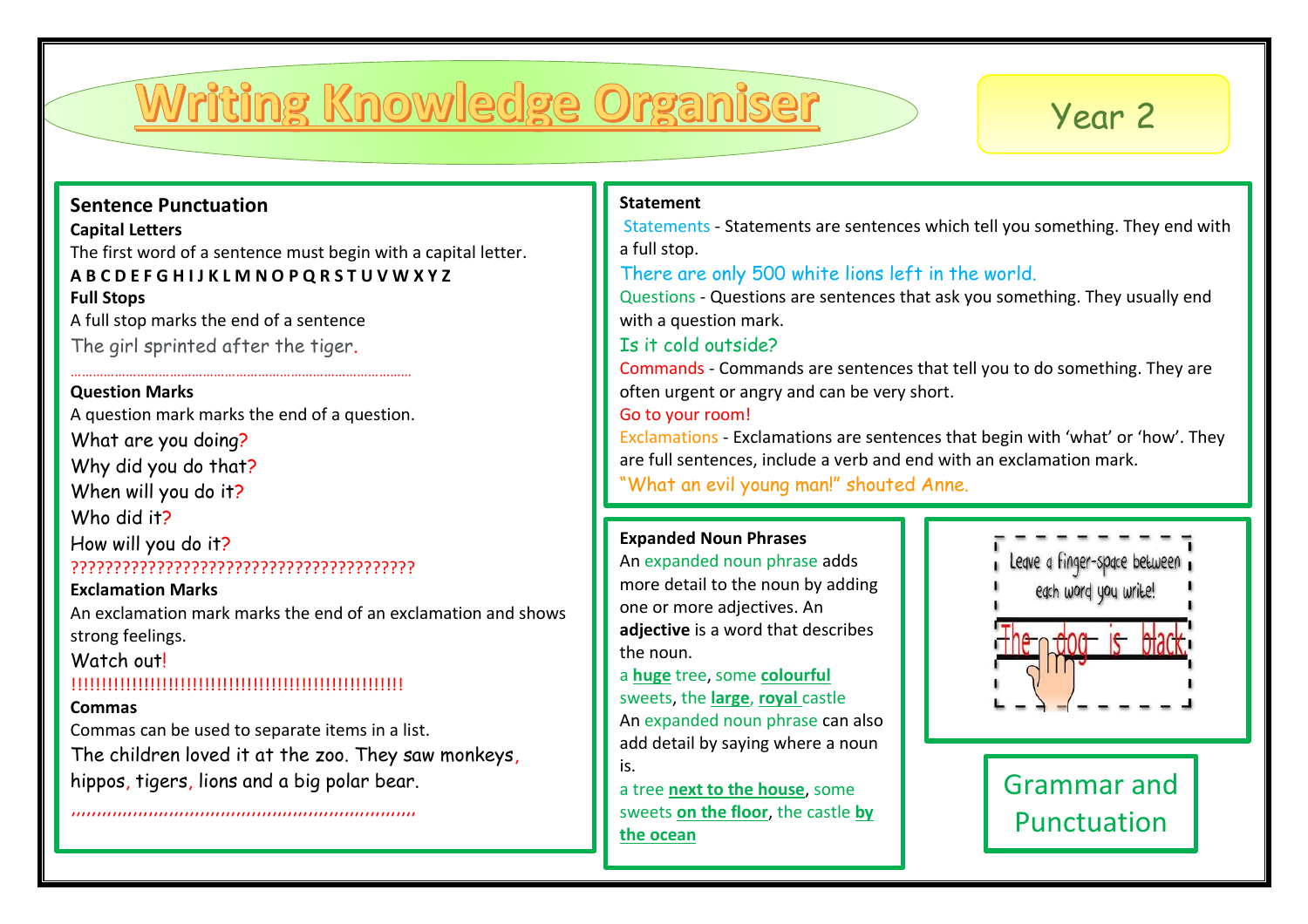## **Past and Present Tense**

When you are writing, you can use words that show if the events have already happened, are happening now or will happen in the future. The **past tense** is used for things that have already happened.

## **'He was sticky**.'

The **present tense** is used when something is happening now or when something happens regularly.

## **'He is sticky.'**

## **Progressive Form of Verbs**

| Present                | Past                   |
|------------------------|------------------------|
| I am jumping on the    | They were walking to   |
| trampoline.            | school.                |
| He is running quickly  | We were nearly falling |
| round the field.       | asleep.                |
| He is doing his        | I was eating my dinner |
| homework.              | slowly.                |
| They are winning the   | I was talking to my    |
| race.                  | Mum on the phone.      |
| I am smiling because I |                        |
| am feeling happy.      |                        |

## Grammar and Punctuation **Constant Constant Constant Constant Constant Constant Constant Constant Constant Constant Constant Constant Constant Constant Constant Constant Constant Constant Constant Constant Constant Constant**

## **Apostrophes**

#### **Possession**

An apostrophe can be used to show that one thing **belongs** to or is **connected** to something. This is called a **possessive apostrophe.**

## **The cat's tail was fluffy.**

Cat is a singular noun, so you need to add an apostrophe and "s" to show that the tail belongs to the cat.

## **Charles' cat was naughty.**

Charles is a singular noun that ends in an "s", so you need to add an apostrophe to show that the cat belongs to Charles.

## **Contraction**

You can use apostrophes to show that you have **omitted** (left out) some letters when you are joining words together.

## **did not = didn't it is = it's I will = I'll**

## **Coordinating** conjunctions

Conjunctions are joining words that link together parts of a sentence. The three main **coordinating** conjunctions are 'and', 'but' and 'or'.

They can be used to join together two clauses in a sentence. However, the clauses need to make sense on their own. For example:

**I had a terrible cold. I still went to school.**

You can add the coordinating conjunction 'but' in between these causes so the sentence reads:

**I had a terrible cold, but I still went to school.**

A **subordinating** clause is a part of a sentence that adds additional information to the main clause.

The man missed the bus, because he was late.

A **subordinating** conjunction is simply the word/words that is used to join

a **subordinating** clause to another clause or sentence.